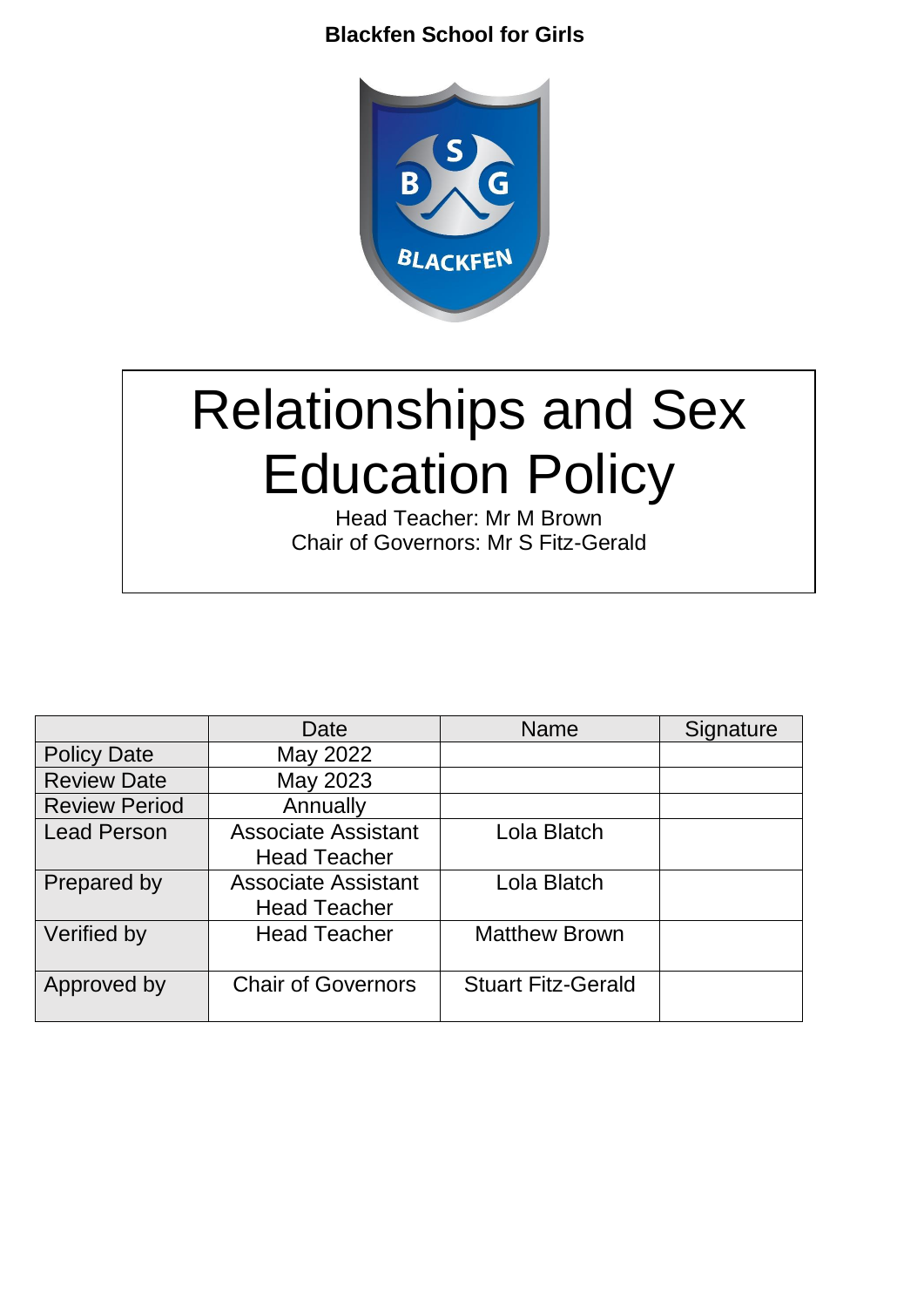# **Statement**

Updated government guidance:

The statutory guidance for RSE was introduced in 2000 and was becoming increasingly outdated. It failed to address risks to children, which have grown in prevalence in recent years, including online pornography, sexting and staying safe online. As a result, in March 2017 the government made amendments to the Children and Social Work Bill making it a requirement that all secondary schools in England teach relationships and sex education (RSE). The amendment also required personal, social, health and economic education (PSHE) to be taught in all schools in. The government has renamed Sex and Relationship Education to 'Relationships and Sex Education' to emphasise the central importance of healthy relationships

# **Rationale:**

Blackfen School for Girls welcomes its duties under the Equality Act 2010 to eliminate unlawful discrimination, harassment and victimisation and any other conduct prohibited by the Act (**Sex & Relationship Education Guidance DfE 2000**). Our supplementary guidance, 'SRE for the 21st century', provides advice on new issues like online pornography, and staying safe online. This advice has been developed with charities Brook and Sex Education Forum, and has been welcomed by the DfE, and a number of prominent organisations.

RSE and PSHE teach children and young people how to stay safe and healthy, and how to negotiate some of the personal and social challenges they will face growing up and as adults. These subjects form part of the building blocks young people need to thrive in modern Britain.

# **Outcomes**

- To raise awareness of students about their bodies and emotions, and about those of others.
- To understand different personal relationships.
- To enable students to understand the dangers of exploitation and what they can do about it.
- To give students the self-confidence to relate to others.
- To encourage students to be responsible for their own sexuality.
- To learn about reproduction.
- To provide information about contraception.
- To provide information about sexually transmitted diseases and safe sex.
- To help young people to consider the range of variation in sexual expression.
- To teach about HIV and Aids.
- To have access to information about places to which students can go for information and support.

# **Procedures**

Staff who teach sex and relationships education are expected to:

- provide sex education in accordance with this policy and in a way which encourages students to consider morals and the value of family life.
- participate in training to provide sex education in line with the school curriculum policy.
- implement the agreed scheme of work.
- draw to the attention of the head teacher any materials which they consider to be inappropriate.
- respond appropriately to those students whose parents wish them to be withdrawn from sex education.

# **Content**

Sex Education provides knowledge and encourages the acquisition of skills and attitudes which will allow students to manage their relationships in a responsible and healthy manner.

# **Knowledge and Information**

• The place of parents/guardians as key figures in this area of health education is acknowledged.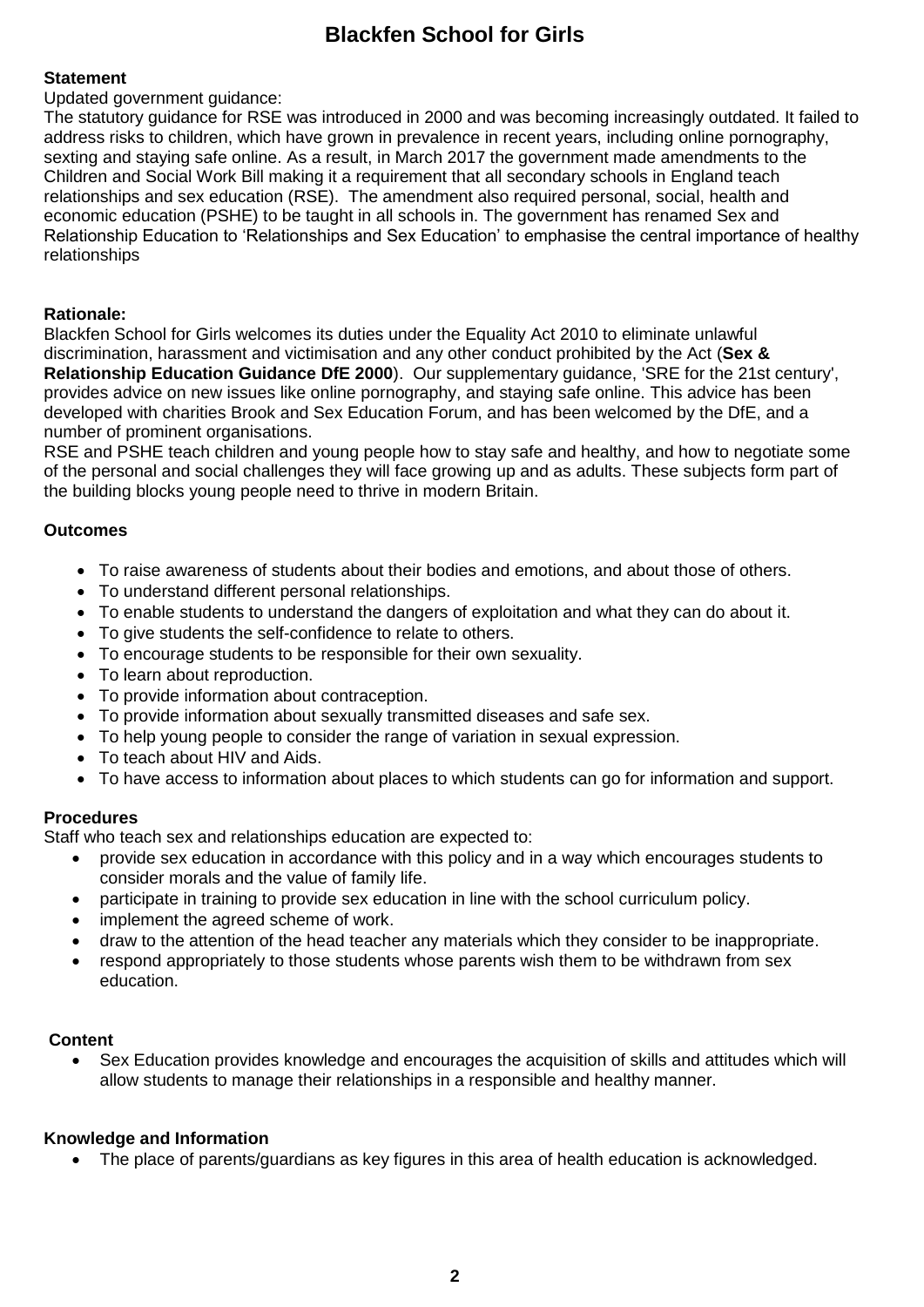## **Values and Beliefs**

As well as knowledge and information, students will be encouraged to consider the importance of the following values:

- Self -restraint, dignity and valuing of themselves and others.
- Understanding and sensitivity towards the needs and views of others.
- Personal Responsibility for their actions.
- The value of family life and the implications of parenthood.

Delivery is through:

- planned aspects within the Core areas of Science, Religious Studies and Physical Education curricula.
- addressing moral and ethical issues which may arise from apparently unrelated topics in all National Curriculum subjects.

Within this category as long as any discussion takes place within the context of the subject it will not be deemed to be part of the sex education programme and therefore not subject to the parental right of withdrawal. For specific issues. See Appendix 1 & 2.

## **Key roles**

- Head of PPE is responsible for overall planning, implementation and review of the whole programme.
- Subject Leaders are responsible for discussing programmes of study with their FL and Head of PPE.
- Head of PPE will provide a report to the Governor's Curriculum Committee on the implementation of the scheme of work once each year and on the teaching and impact of lessons on students.

#### **Related documents:**

Anti-Bullying Policy, Behaviour Management Policy, Gender Equality Policy, Special Needs Policy, Professional Development Policy, Inclusions Policy, Race Equality Policy.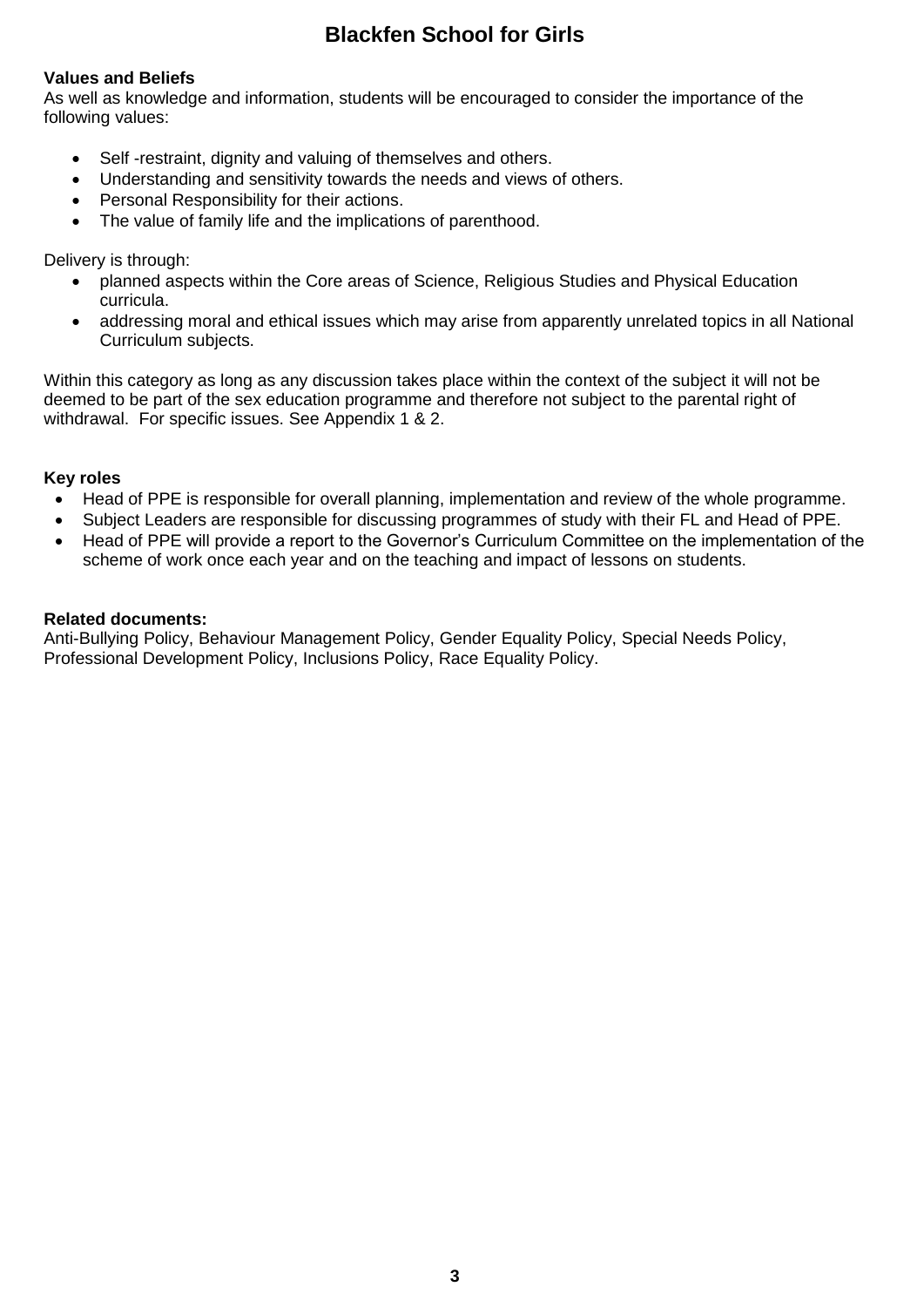# **Appendix 1**

The following issues may occur as part of education. Staff, parents and students need to understand the school's procedures.

#### **Confidentiality and Advice**

Students who are under 16 MUST be made aware that some information cannot be held confidential,

and made to understand that if certain disclosures are made certain actions will ensue. At the same time students will be offered sensitive and appropriate support. The following procedures will be adhered to by all adults.

Staff are reminded that as with other discussions of a sensitive nature, information must only be imparted according to the procedures below, and must not become common knowledge.

#### **Disclosure or suspicion of possible abuse**

The school's child protection procedures will be invoked (see relevant policy).

#### **Disclosure of pregnancy or advice on contraception**

It is hoped that the following procedures will ensure that students who are in difficulty know that they can talk to an adult in the school and that they will be supported.

#### **Disclosure of pregnancy**

Students must be asked whether they can tell their parents(s) and whether they want help in doing so. If the student agrees to speak to parent(s) subsequent responsibility, then lies with the parent(s). Staff must tell students that they will expect acknowledgement from parents within 48 hours that the discussion has taken place. The member of staff must report the information to the Head Teacher/Designated Safeguarding Officer.

If the student refuses to tell their parent(s) the Designated Safeguarding officer will refer them to a health professional. The Designated Safeguarding Officer who will then liaise with the student welfare team and Health professionals, as appropriate about informing the parents.

#### **Advice on contraception/Sexual Health**

Professional information will be available from a health professional e.g. School Nurse or information about Family Planning Clinics.

The school will always encourage students to talk with their parents first.

#### **Family Life**

The value of family life is an important aspect, which will be approached largely through a consideration of the qualities and relationships between the group of people, with an emphasis on stability, respect, caring and support.

#### **Sensitive Issues**

As part of the sex education programme issues of contraception HIV/AIDS, sexuality and abortion are addressed. Facts are presented in an objective and balanced way, with students being encouraged to consider their attitudes and values within the framework set out. They will be made aware of religious and cultural values and of the difference between fact and opinion.

#### **Complaints procedure**

Any complaints about the sex education curriculum should be made to the Head Teacher who will report to the Governors via the Curriculum committee.

#### **Parental Partnership**

Under the Education Act 1993 parents have the right to withdraw their children from all or part of the sex education programme that does not fall within the National Curriculum. In fact, very few parents exercise the right.

Parents wishing to exercise that right are asked to contact the Key Stage Co-ordinators and they can be reminded of the opportunity to preview the materials before making a final decision although they are under no obligation to do so.

Once a child has been withdrawn they cannot take part in later sex education without parental approval.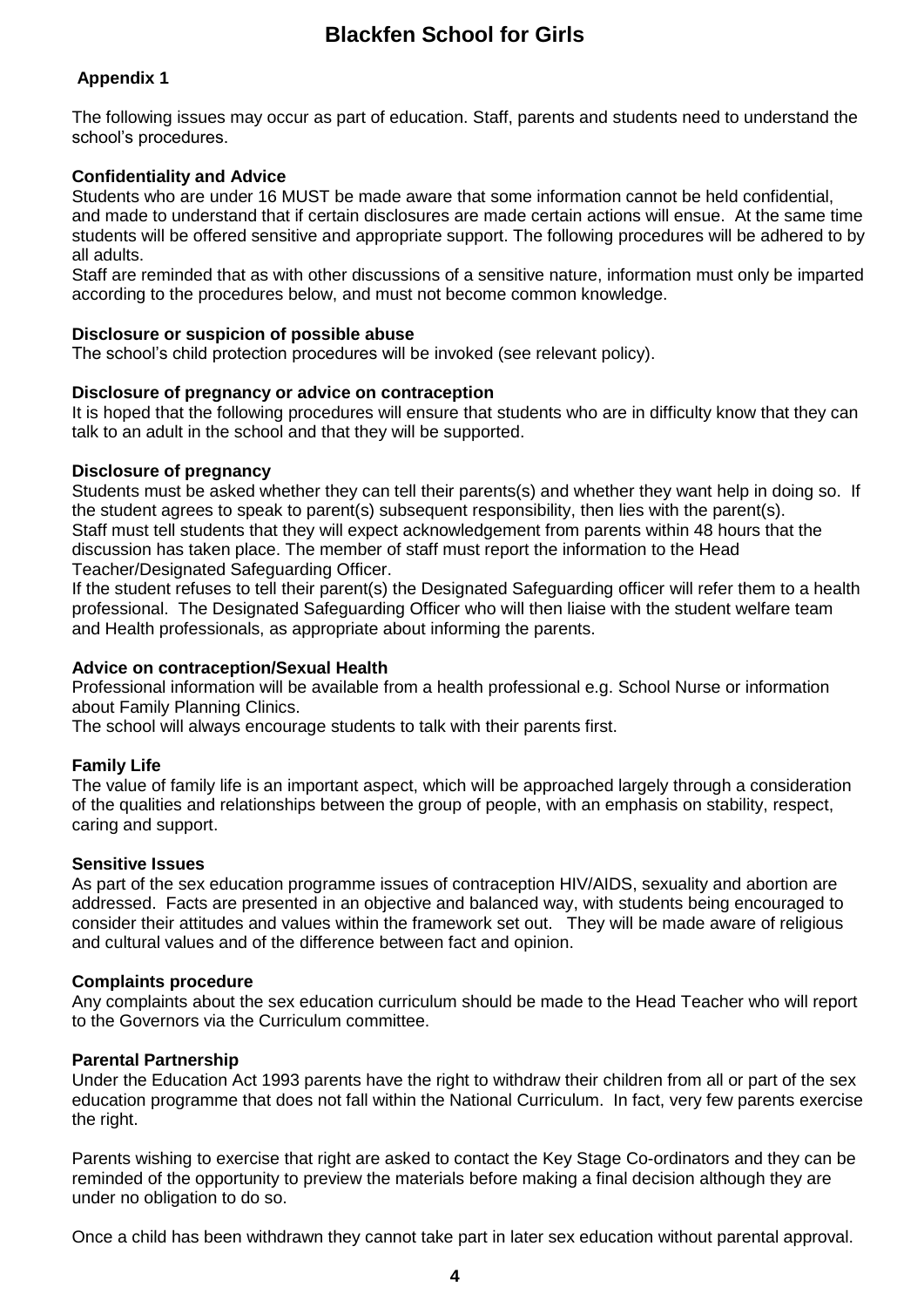## **Appendix 2 Relationships and Sex Education**

In Key Stages 3 and 4, pupils should be taught: how to maintain physical, mental and emotional health and wellbeing including sexual health about parenthood and the consequences of teenage pregnancy. Pupils should learn about how to deal with risky or negative relationships, including all forms of bullying and abuse, sexual and other violence and online encounters. Finally, they should learn about the concept of consent in a variety of contexts. $1$ 

#### **Strategic Plan 2019:**

 $\overline{a}$ 

The aim is to plan a 'spiral programme' which introduces new and more challenging learning, while building on what has gone before, which reflects and meets the personal developmental needs of the children and young people.

| <b>Key</b><br><b>Stage</b> | <b>Topic</b>                                                                                                                                                                                                      | <b>Method of</b><br>delivery                              | <b>How impact will</b><br>be measured                                                   |
|----------------------------|-------------------------------------------------------------------------------------------------------------------------------------------------------------------------------------------------------------------|-----------------------------------------------------------|-----------------------------------------------------------------------------------------|
| KS <sub>3</sub>            | Reproduction in humans, including the<br>structure and function of the male and<br>female reproductive systems, menstrual<br>cycle (without details of hormones),<br>gametes, fertilization, gestation and birth. | Biology KS3                                               | Assessment in<br>line with National<br>Curriculum                                       |
|                            | <b>Express Yourself</b><br>Pupils consider behaviour that carries<br>high risks and learn strategies for moving<br>away from those kinds of behaviour.<br>Pupils identify what makes a relationship<br>healthy.   | <b>Challenge Day</b>                                      | Monitor referrals<br>via room 2                                                         |
|                            | <b>Online Safety</b>                                                                                                                                                                                              | Computing<br>lessons                                      | Assessment in<br>line with National<br>Curriculum                                       |
|                            | <b>Domestic Violence 1-hour session</b><br>focusing on safe relationships delivered<br>by Bexley's Woman's Aid                                                                                                    | <b>Challenge Day</b>                                      | Monitor referrals<br>via room 2                                                         |
|                            | Body Positive 3 hours of teacher led<br>sessions focusing on body image and<br>consent.                                                                                                                           | <b>Challenge Day</b>                                      | Monitor referrals<br>via room 2                                                         |
|                            | Female Genital Mutilation (Forward<br>external training group)                                                                                                                                                    | <b>Challenge Day</b>                                      | No longer on offer<br>due to budget<br>constraints                                      |
|                            | Who am I? - Working with National<br>Portrait Gallery resources to                                                                                                                                                | PPE 6 lesson<br>learning project                          | Assessment in<br>line with National<br>Curriculum                                       |
|                            | E- safety workshops                                                                                                                                                                                               | Extended<br>assemblies<br>delivered by<br>external agency | Monitor referrals<br>via room 2<br>Monitor referrals<br>to the school<br>police officer |
| KS3                        | <b>Contraceptive Methods Pupils will</b><br>consider different forms of contraception<br>and their effectiveness                                                                                                  | Biology                                                   | Assessment in<br>line with National<br>Curriculum                                       |
|                            | <b>Criminal Justice System Pupils are</b><br>taught about personal safety on line and                                                                                                                             | <b>Challenge Day</b>                                      | Monitor referrals<br>via room 2                                                         |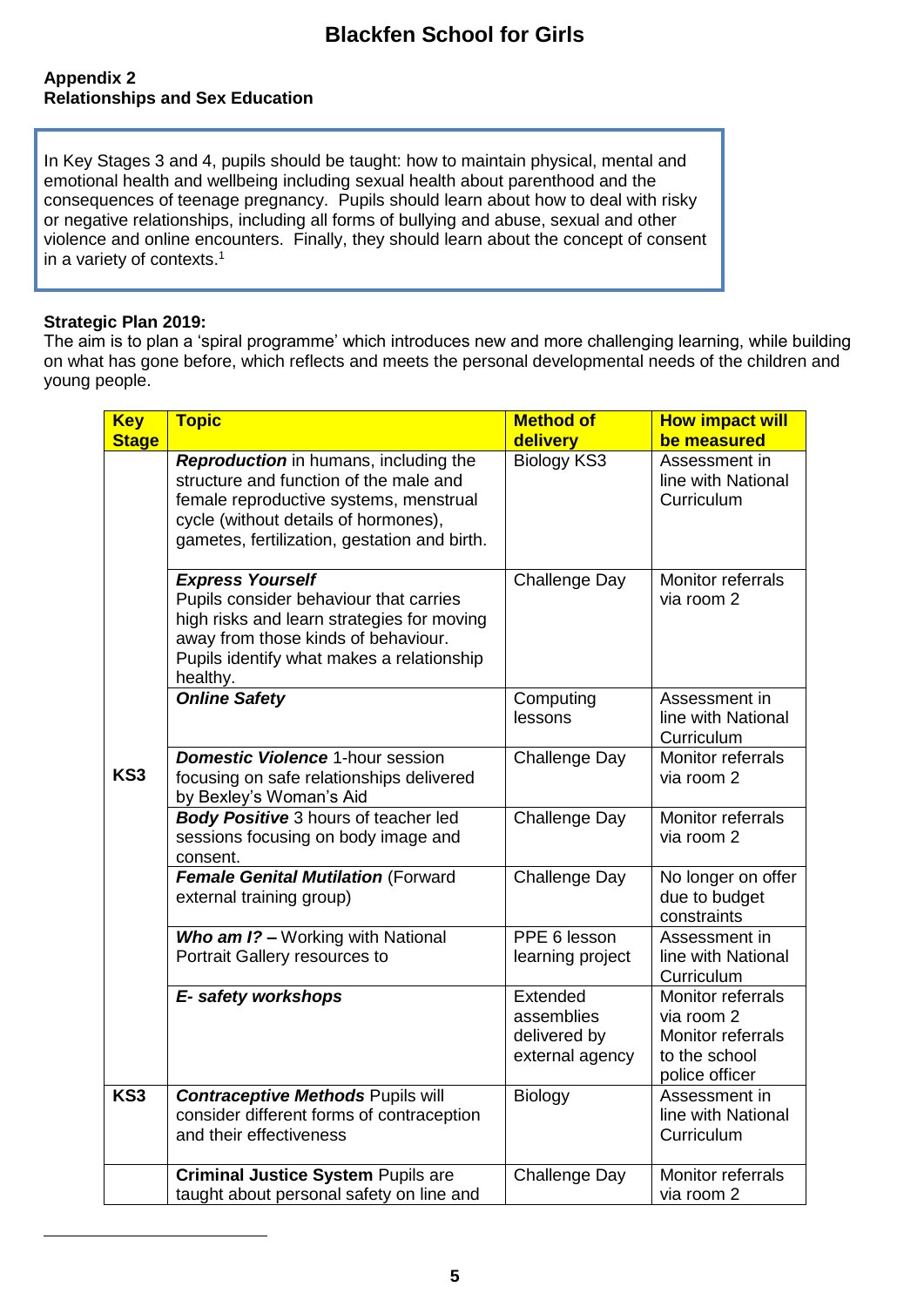| <b>Key</b><br><b>Stage</b> | <b>Topic</b>                                                                                                                                                                                                                                                                                                                                                                                                                                                    | <b>Method of</b><br>delivery                                                                | <b>How impact will</b><br>be measured                            |
|----------------------------|-----------------------------------------------------------------------------------------------------------------------------------------------------------------------------------------------------------------------------------------------------------------------------------------------------------------------------------------------------------------------------------------------------------------------------------------------------------------|---------------------------------------------------------------------------------------------|------------------------------------------------------------------|
|                            | in their local environment.                                                                                                                                                                                                                                                                                                                                                                                                                                     |                                                                                             |                                                                  |
| KS4                        | <b>Domestic Violence 1-hour session</b><br>focusing on safe relationships delivered<br>by Bexley's Woman's Aid.                                                                                                                                                                                                                                                                                                                                                 | <b>Challenge Day</b>                                                                        | Monitor referrals<br>via room 2                                  |
|                            | <b>Citizenship &amp; Religion GCSE pupils</b><br>learn about relationships as part of their<br>study of Human Rights. In particular<br>pupils are taught about same sex<br>relationships and gender politics. The<br>objective is to help pupils understand a<br>range of views and beliefs about<br>relationships and sex in society including<br>some of the mixed messages about<br>gender, sex and sexuality from different<br>sources including the media. | Citizenship & RE                                                                            | Assessment in<br>line with GCSE<br>specifications                |
| KS5                        | Social Sciences Faculty pupils learn<br>about relationships as part of their study<br>of social sciences. The teacher will<br>provide a safe and supportive learning<br>environment where young adults can<br>develop the confidence to ask questions<br>and challenge the information they are<br>offered in a mixed gender setting<br>expressing their views and opinions and<br>putting what they have learned into<br>practice in their own lives.          | Sociology,<br>Psychology,<br><b>Health &amp; Social</b><br>Care, Politics<br>and Childcare. | Assessment in<br>line with A level,<br>and BTEC<br>specification |
|                            | <b>Pastoral programme</b><br>A variety of PSHE topics will be delivered<br>in the 6 <sup>th</sup> form through guest speakers and<br>form time.                                                                                                                                                                                                                                                                                                                 | Assemblies and<br>challenge days<br>coordinated by<br>6 <sup>th</sup> form team             | Monitor referrals<br>via room 2                                  |

# **Teaching staff are responsible for:**

- Delivering RSE consistently and in line with Blackfen School for Girls values, obligations, and their training.
- Modelling positive attitudes of equality, diversity, and inclusion.
- Managing and responding appropriately to the needs of individual students (e.g. those with special educational needs and disabilities).
- Any concerns about delivering RSE will be raised through the normal line management structure.

# **Training:**

- Blackfen School for Girls teaching staff are trained on the delivery of RSE as part of their induction and continuing professional development.
- Blackfen School for Girls also arranges for external experts to provide support and training to staff teaching RSE and/or to deliver some areas of RSE themselves.

# **Send Students**

- The policy of Blackfen School for Girls is that SEND students should follow the same RSE programme as all other students.
- When appropriate, and to ensure that the RSE Curriculum is accessible for all students, teaching will be differentiated, and content will be adapted to meet the needs of SEND students.
- This will be done on a case-by-case basis, through collaboration between mainstream teaching staff, staff who specialise in SEND students in general or work closely with particularly SEND students and wider support systems as appropriate (e.g. parents or carers and specialist agencies).